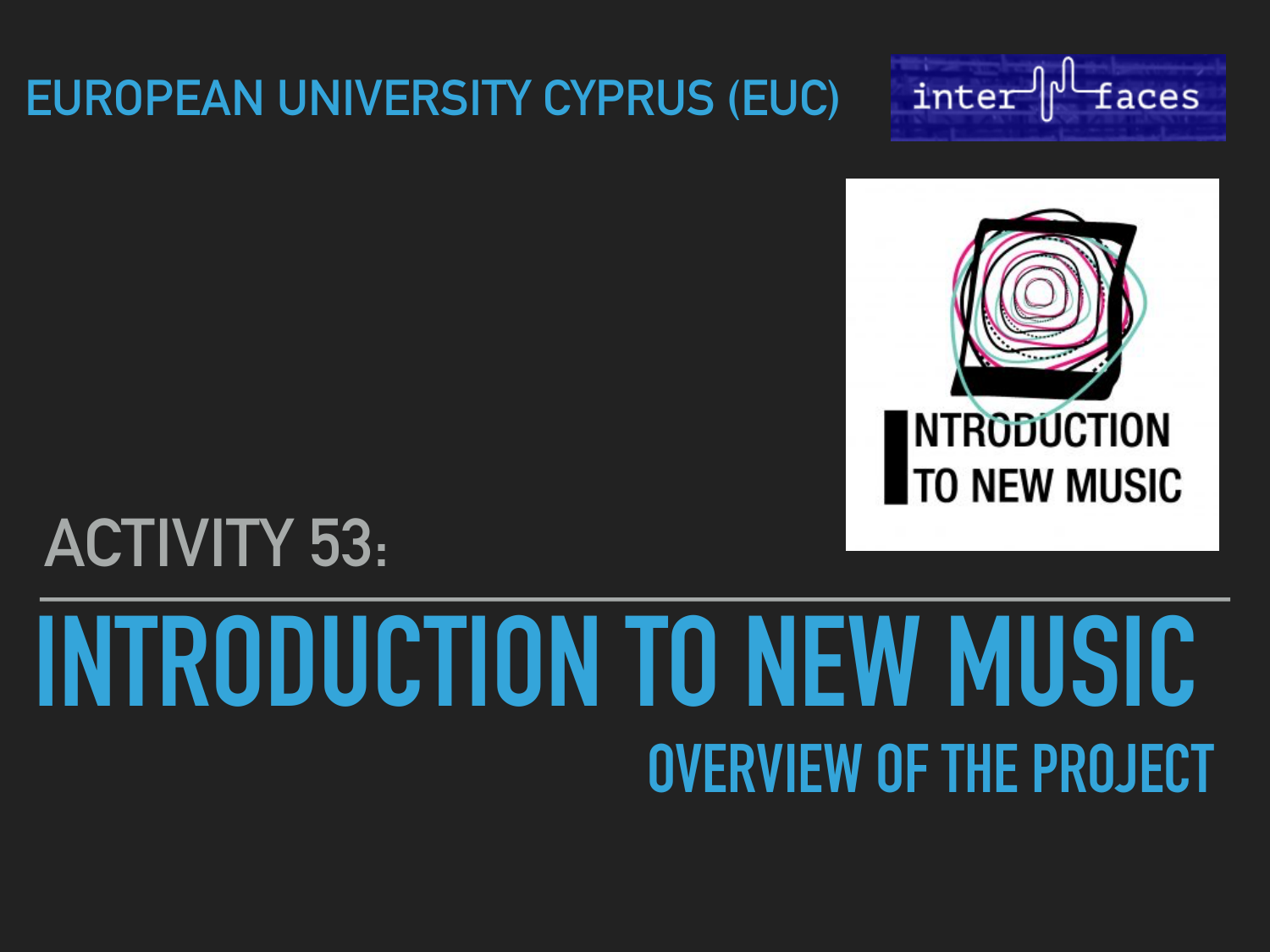#### **ACTIVITY 53: INTRODUCTION TO NEW MUSIC**

#### **[HTTP://INTERFACES.EUC.AC.CY/ACTIONS/A53-INTRODUCTION-TO-NEW-MUSIC/](http://interfaces.euc.ac.cy/actions/a53-introduction-to-new-music/)**

**This project is the result of a genuine need for a website dedicated to providing educational New Music content for a combination of audiences (non-specialist & specialist) applying to both. This is crucial not only for promoting an understanding of New Music across a whole spectrum of music enthusiasts, but also to support knowledge among specialists by providing easier and thematically catalogued access to archived materials from other partners.** 

**As a result, EUC (with IRCAM, ZKM, OCC & DMU, who provided content and access to archival material) developed a multifunction webpage with educational resources and tools, as well as interactive technology, as a comprehensive guide to New Music.** 

**This action is combined with a series of documented workshops in schools given by partners showcasing new interactive technology as well as the "Urban Music Boxes & Troubadours" project.** 

**The purpose of the "Introduction to new Music" action is to continue reaching audiences beyond the partner countries, long after the completion of the project cycle.**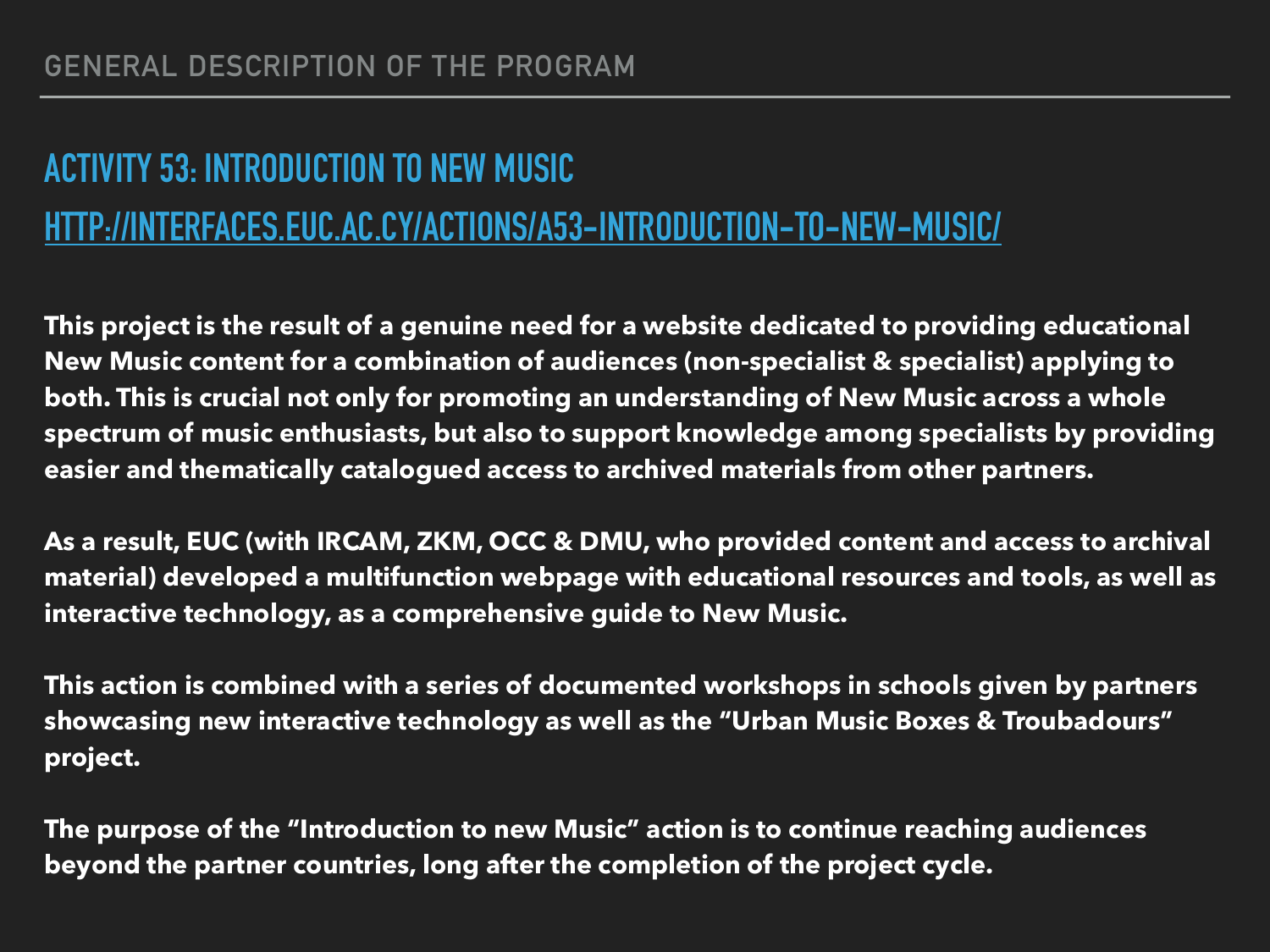#### **INTRODUCTORY MODULE (EXPLAINING STRUCTURE) + 13 MODULES KEYWORDS / KEY POINTS:**

- Material applying to both non-specialists and specialists
- A multifunction webpage
- ▸ Use of educational resources and tools (including archival material by the partners)
- Use of interactive technology (for broadening access to resources and making the understanding of New Music more appealing)
- Openness (designed to address wide audiences and for a long period of time)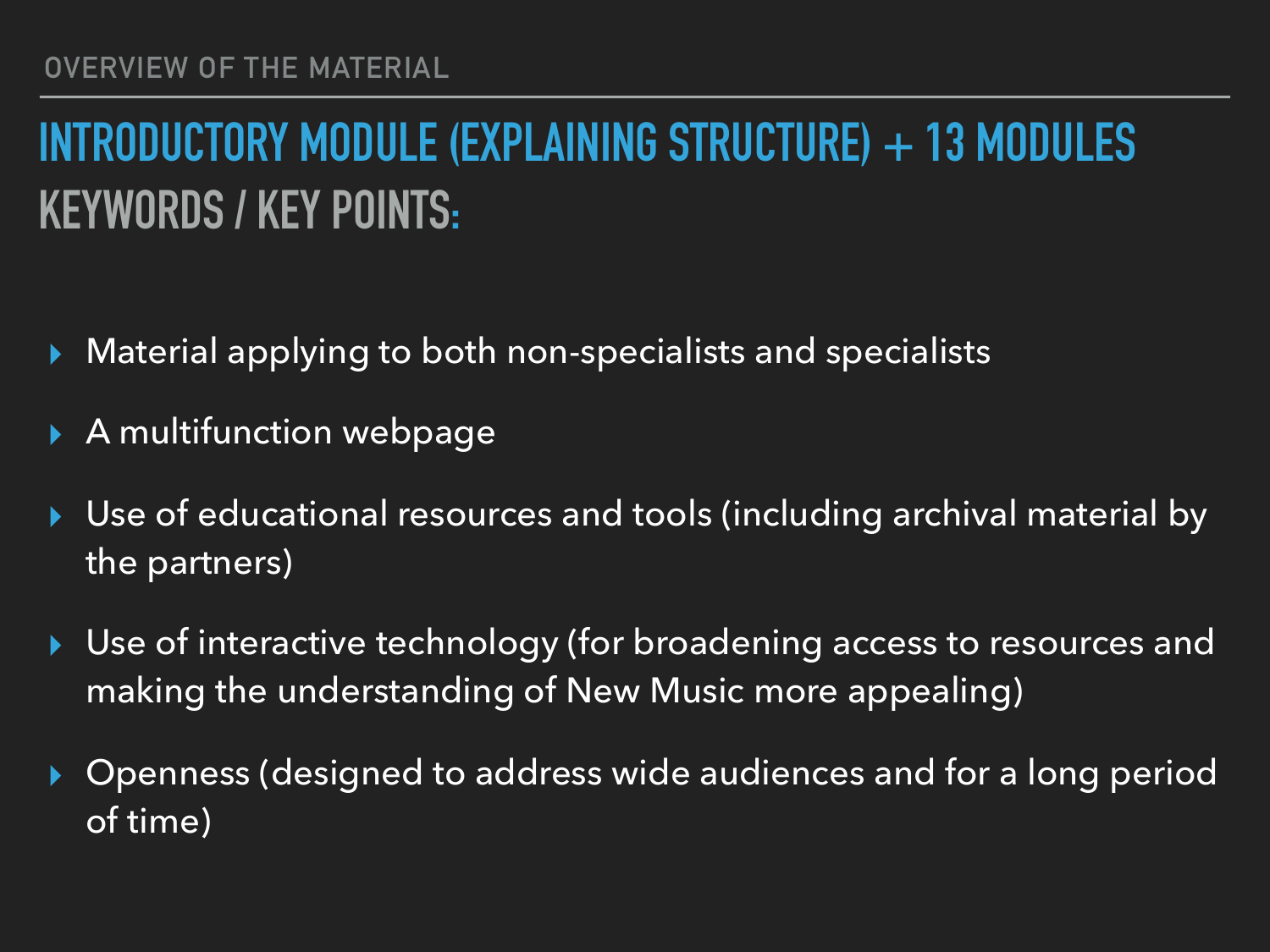#### **A MULTIFUNCTION WEBPAGE, INCLUDING:**

- A specially-designed interface on Moodle environment
- ▸ Text / Images / Audio folders/ Video folders / Score material / Assignments & discussion / Documentation (bibliography, online resources, etc.)
- ▸ Interactive applications, especially appealing to non-specialists [e.g. *Twelve-Tone Matrix Calculator* (as a tool for approaching dodecaphony in an easy, fun way): <https://www.musictheory.net/calculators/matrix>
- ▸ Archived forms of presentation material including each module's subject area
- ▸ Forms of lecturing, in a more apt, immediate and "personalized" manner (Video lectures, with captions, photo and audio material)
- Order and cataloguing of material (thematic, chronological, other) / interconnects with the web page interface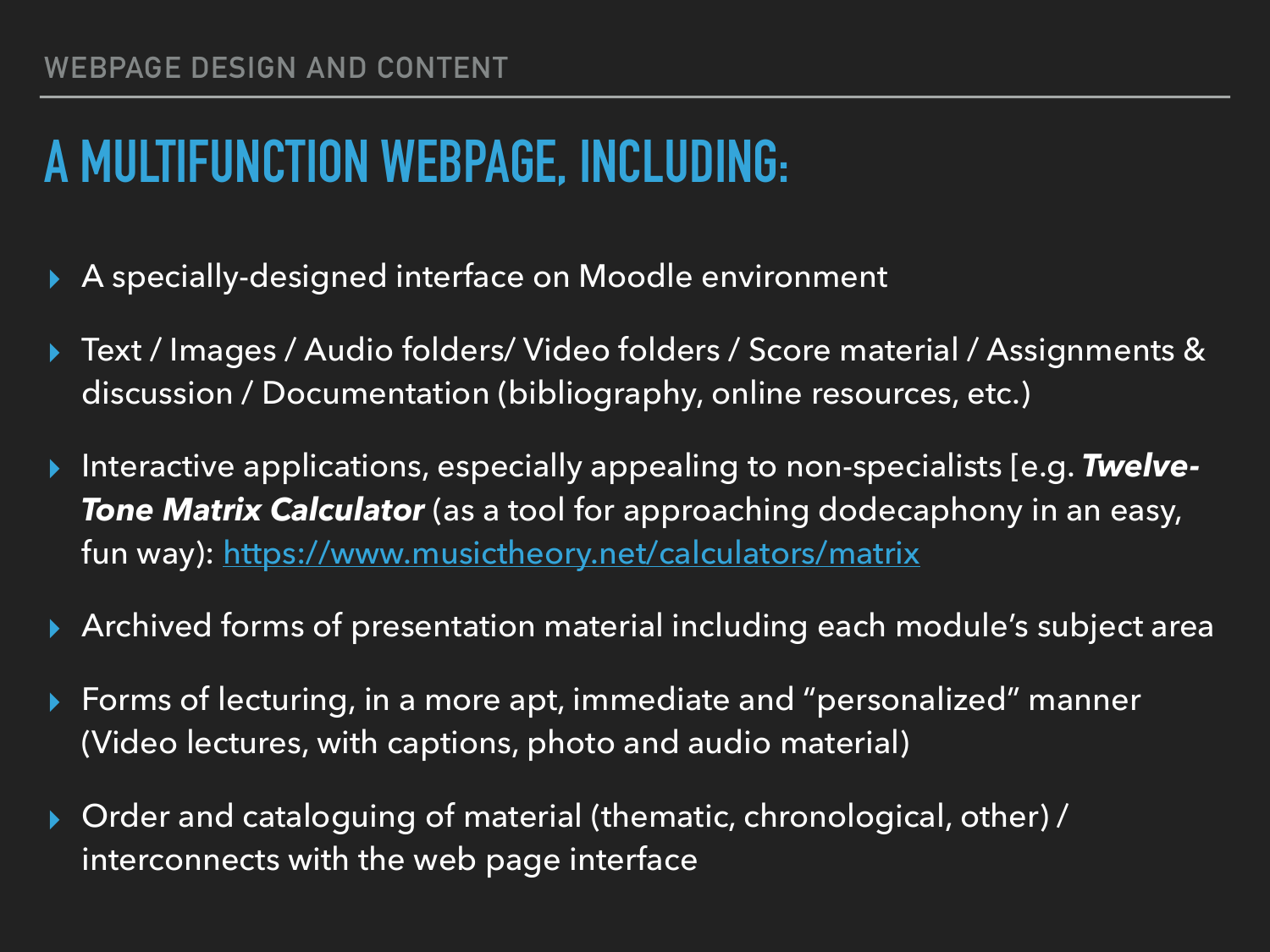### **EDUCATIONAL RESOURCES AND TOOLS:**

- ▸ Access to archived material of: score material (mainly audio + score videos), audio & video archives, reference material
- Reference material applying to non-specialists and to specialists
- ▸ Other resources, i.e.: web pages of music publishing houses (with free viewing of scores)
- ▸ YouTube or Vimeo repository (audio recordings, audio + sheet music, educational videos, tutorial/assignment videos)
- Material from other web pages of freely distributed musical content (e.g. tutorial/assignment projects)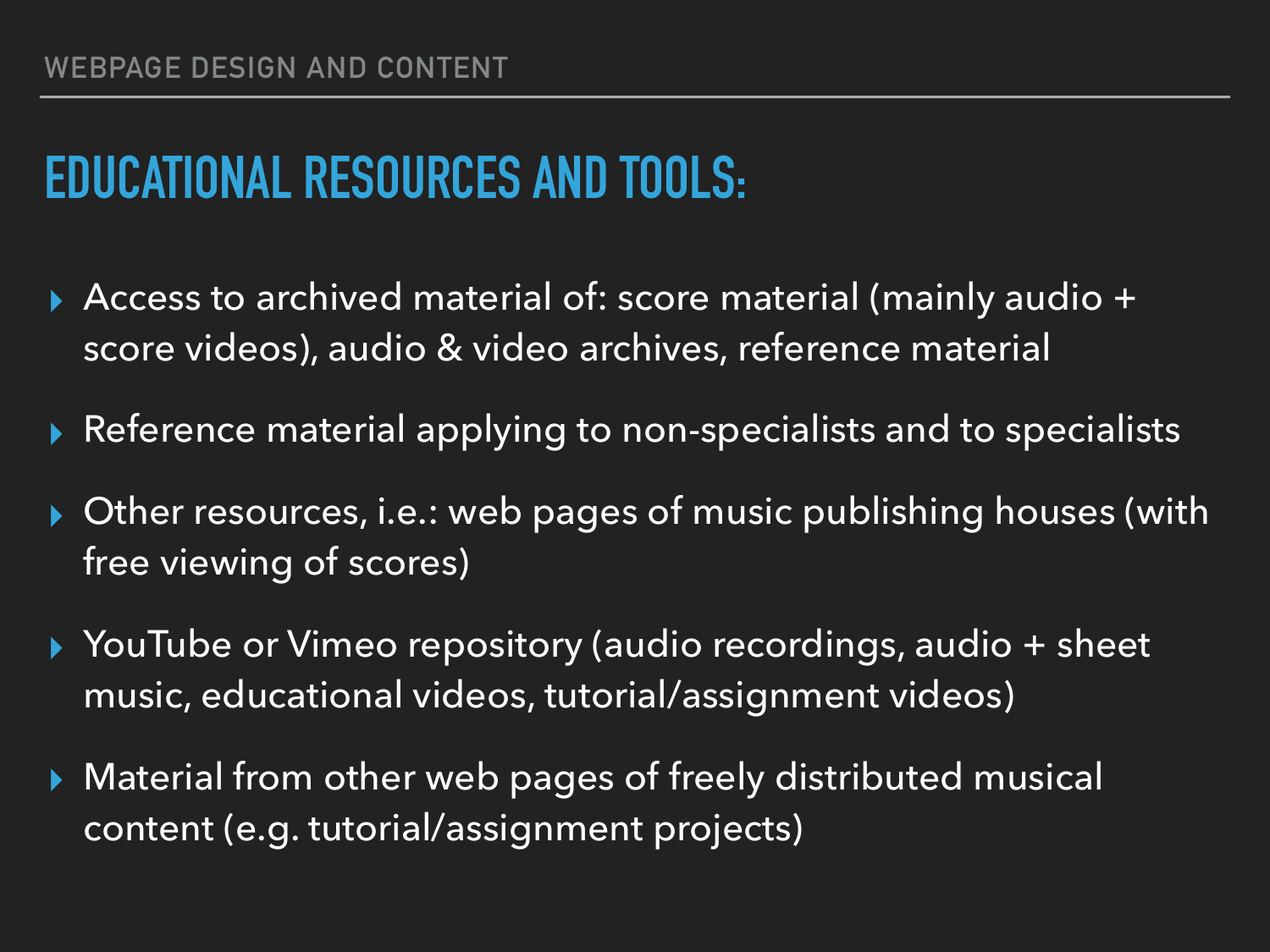### **INTERACTIVE TECHNOLOGY:**

- In general, material on the webpage is easy to use, to navigate, to see, to listen to, to just go through or examine thoroughly, to alternate through different resources of material provided in order the audience to perceive different components and perspectives
- ▸ Thematically catalogued material in Moodle environment so that the interface is appealing, particularly to the non-specialist, urging the viewer to search for more information
- ▸ If certain aspects of content are of an advanced level of comprehension, interactive technology, multifunction tools and tutorial videos attempt to make it more comprehensible to the user (so that he is encouraged to revisit and re-explore the webpage)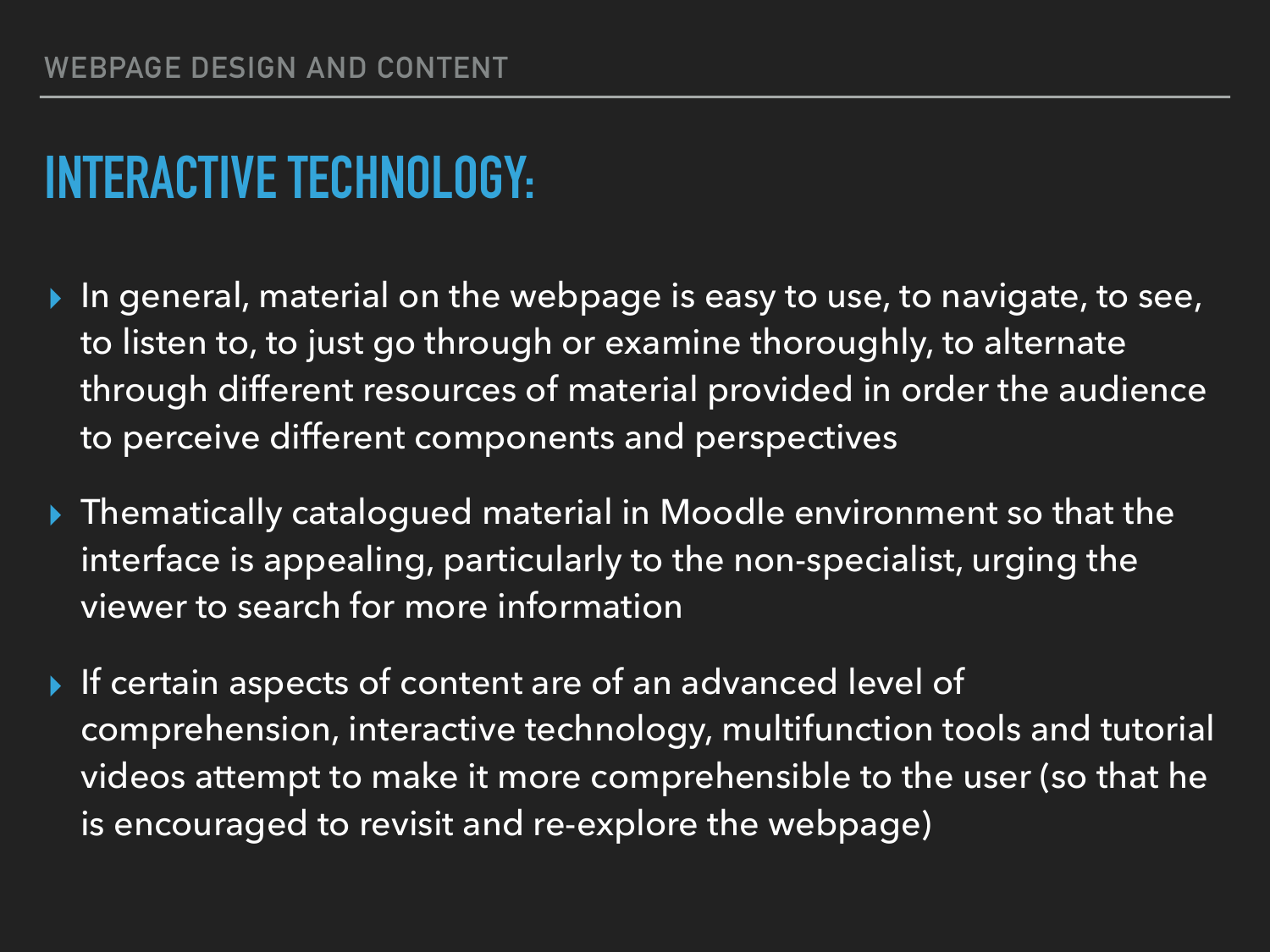#### **MODULES: STRUCTURE AND CONTENT**

- ▸ Introductory Module (Module 0) + Modules 1-13
- ▸ Each module is organized within a specified **subject area** that extends/evolves at different points of time throughout the 20th and up to early 21st century.

#### **Examples:**

- ▸ **Colour and timbre in composition**: from impressionists Debussy and Ravel, to Takemitsu, Messiaen or the spectralists
- ▸ Perspectives of **neoclassicism: 1. Stylistic cohesion** (neofolkloric, impressionist, dodecaphonic, socialist Russian) / **2. Geographical**: Western European, (North-South) American, Eastern European
- ▸ The aspect of retaining **tonality** throughout 20th-century: from the French *Les Six* to postwar American neo-Romanticism or German "New Simplicity"
- ▶ From traditional opera to novel perspectives of music theatre, light/popular musical theatre, experimental music theatre, instrumental music theatre, performance elements in absolute-music genres.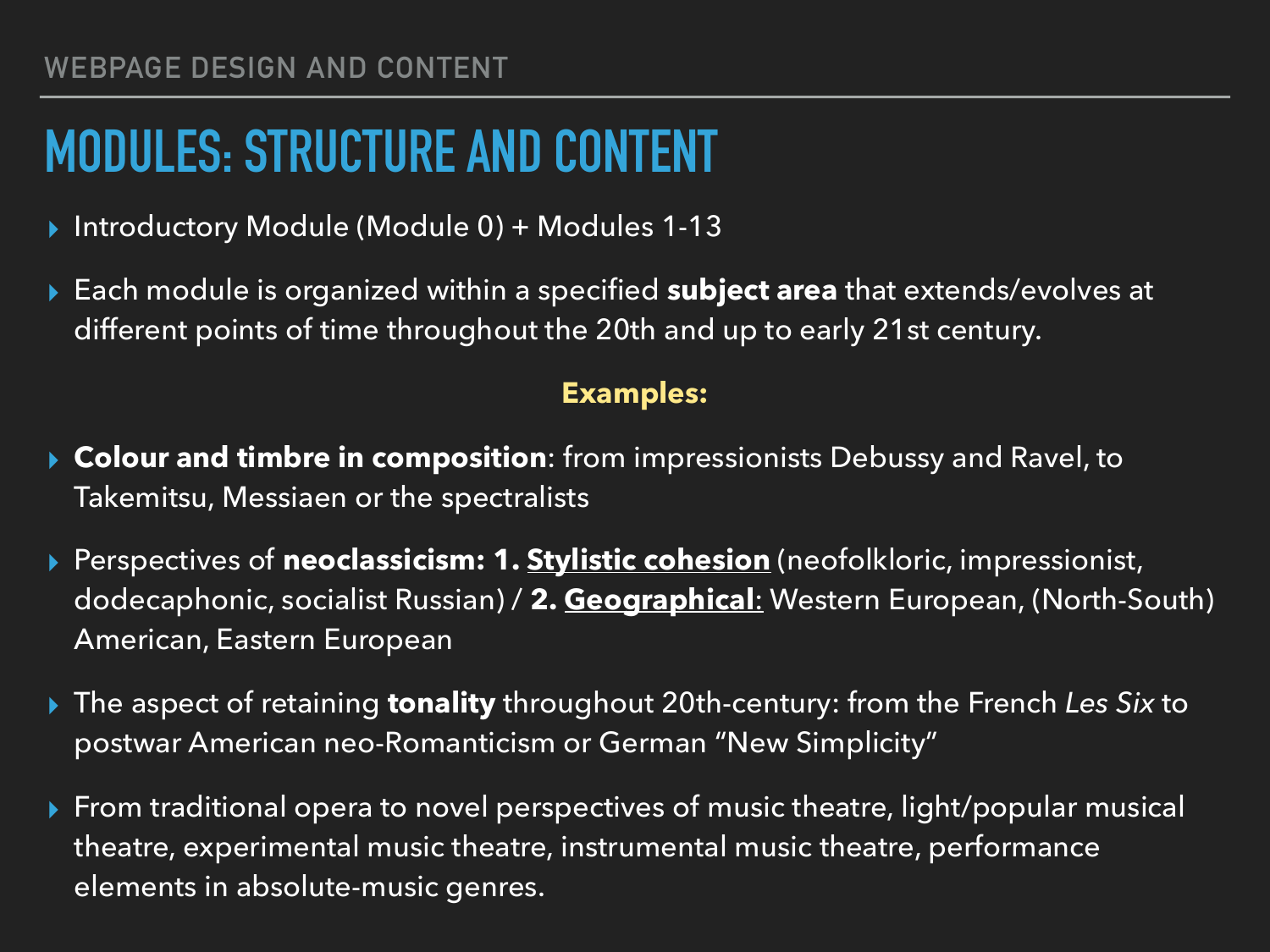### **MODULES: PERSPECTIVES OF APPROACHING NON-SPECIALISTS**

- ▸ An interdisciplinary approach to musical styles, trends and composers in comparison/correspondence/interaction with:
- ▸ **History and politics**: political regimes, political ideologies, revolutions, end of empires and new states, mass politics & society theory, totalitarianism(s), Soviet social realism, WWI & WWII, The Cold War
- ▸ **Arts**: visual arts, performing arts & media, video art, cinematography, computer art
- ▸ **Letters**: literature, poetry, drama
- ▸ **Technology and mass media**: electronic devices and advancements, computer science, IT, software, internet, radio, television
- ▸ **Social movements**: feminist, anti-racist, peace, environmental, civil rights, religious, labour movements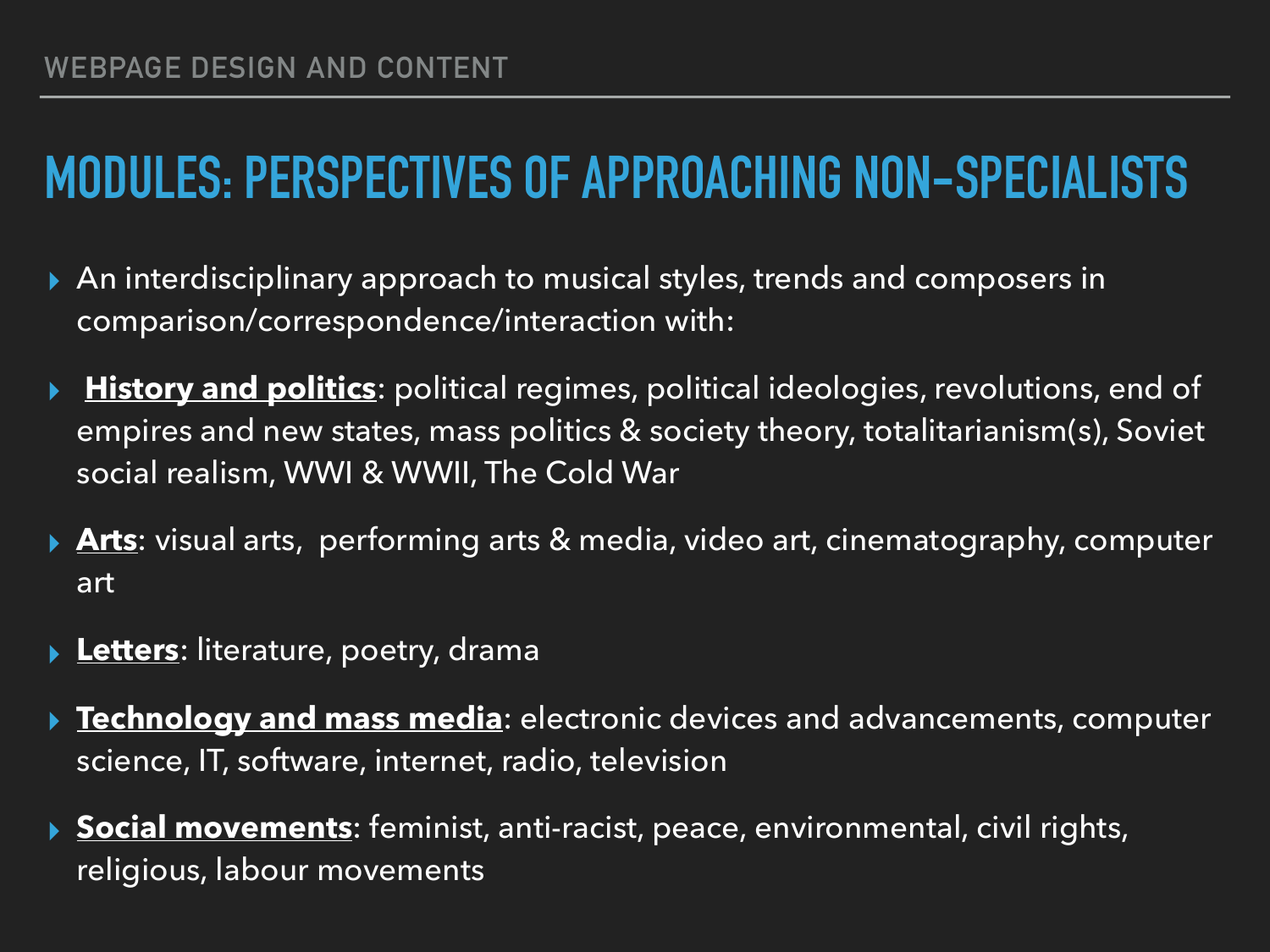#### **PROPOSED MODULE TITLES AND THEMATIC AREAS:**

- ▸ Introductory Module: Interfaces & "Introduction to New Music" online course
- ▸ Module 1. Tonal legacies and early modernism(s)
- ▸ Module 2. A fusion of "-isms". Trends and movements: Impressionism, neoclassicism, neofolklorism
- ▸ Module 3. The Second Viennese School
- ▸ Module 4. Exprerimentalism: Futurism, microtonality, mass sound
- ▸ Module 5. The Cold War antipodes: Total organization vs. indeterminacy
- ▸ Module 6. Music in the lab: The emergence of electronic music after 1950